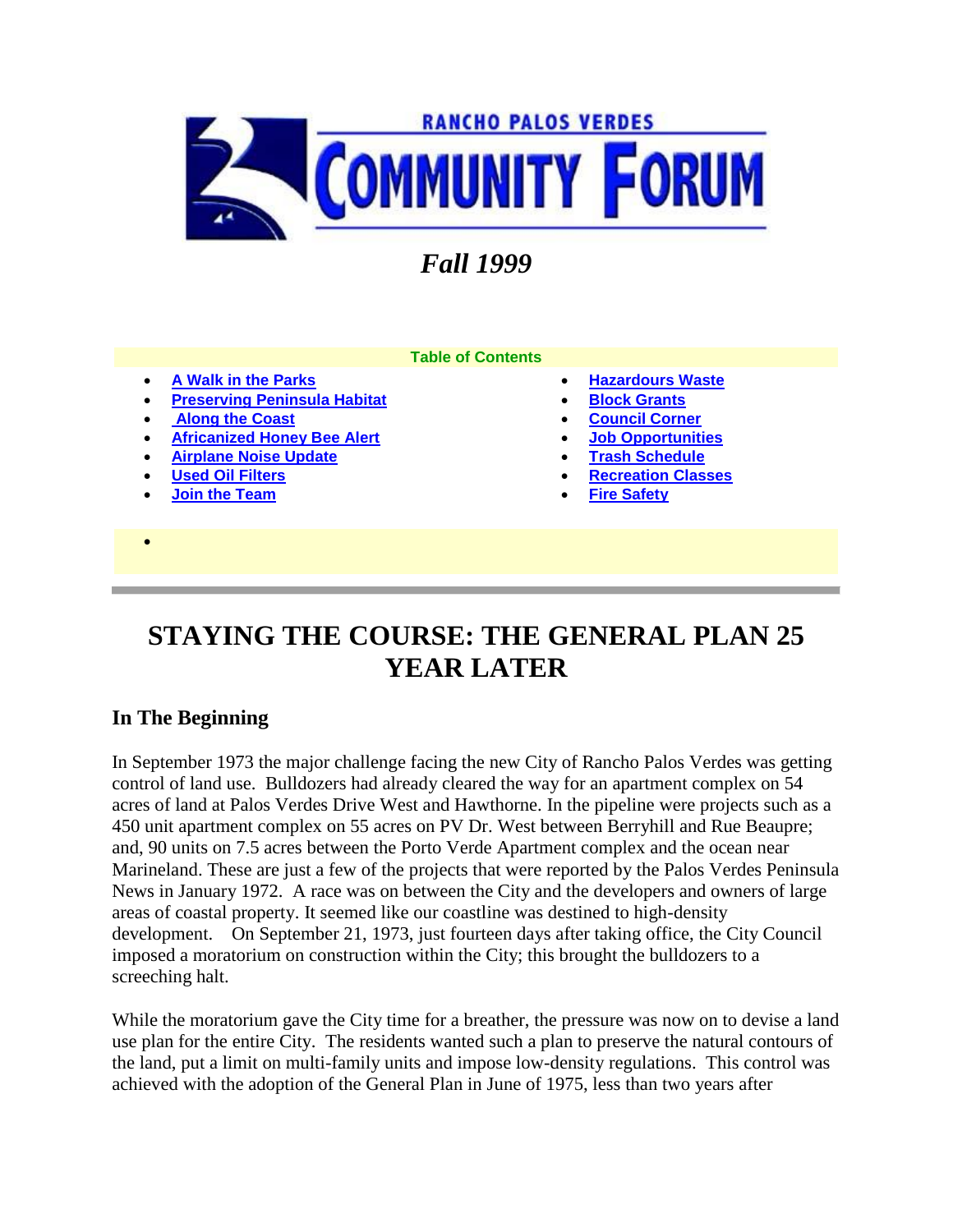#### incorporation.

Since that time, the General Plan has served to preserve the "Peninsula lifestyle" that was cherished by the residents of our new city. Included in this lifestyle was noise minimization, traffic control, development of well located vista points, encouragement of and funding for the study and preservation of unusual flora and fauna, and support for the identification of archaeologically sensitive areas and sites.

Honed from testimony by residents at numerous public hearings and from countless study sessions conducted by volunteers on the Planning Advisory Committee and the General Plan Goals Committee, the General Plan reflects concern not only for protecting and preserving City resources, but for those of the entire region.

What does the record look like after nearly 25 years of managing land use under the General Plan? What changes have taken place? Where do we stand now? Have the limits on density and development been sustained?

#### Housing Stock: Past and Present

"Growth in Rancho Palos Verdes should be a cautious, evolutionary process that follows a wellconceived set of general guidelines which respond to both holding capacity limitations for the region and environmental factors on the Peninsula." (Gen. Plan, Pg. 56)

In 1960 the area that was eventually to become the City of Rancho Palos Verdes had about 3,700 dwelling units: all were single family homes. A decade later, that number had nearly tripled to an estimated 8,678, including 981 multi-family units. At incorporation, there were thought to be 10,342 dwelling units, 8,876 of which were single family and 1,564 multi-family.

By the time the General Plan was adopted, an estimated 11,600 dwelling units existed in the City. The annexation of Eastview in January of 1983 added 2,201 single family and 398 multifamily units. Recent data from the Southern California Association of Governments (SCAG) indicates that there are currently 15,121 housing units.

City records show that since incorporation, only 1,259 units have been approved for construction including those currently being built: 63 units in the Sea Breeze tract on Crest Road; 79 houses in the Oceanfront Estates on Palos Verdes Drive West near Hawthorne Boulevard; 75 homes scheduled to be built in Ocean Trails; and, Peninsula Point on Palos Verdes Drive South where 43 houses were completed within this past year. Of these 1,259 homes, only 848 were constructed after the 1980 census.

Open Space: Increase in Public Ownership

The City has taken advantage of many opportunities to increase the amount of open space either through leasing arrangements, outright purchase or through the mitigation process on development of private property. This has resulted in a considerable increase in open space under public ownership and control.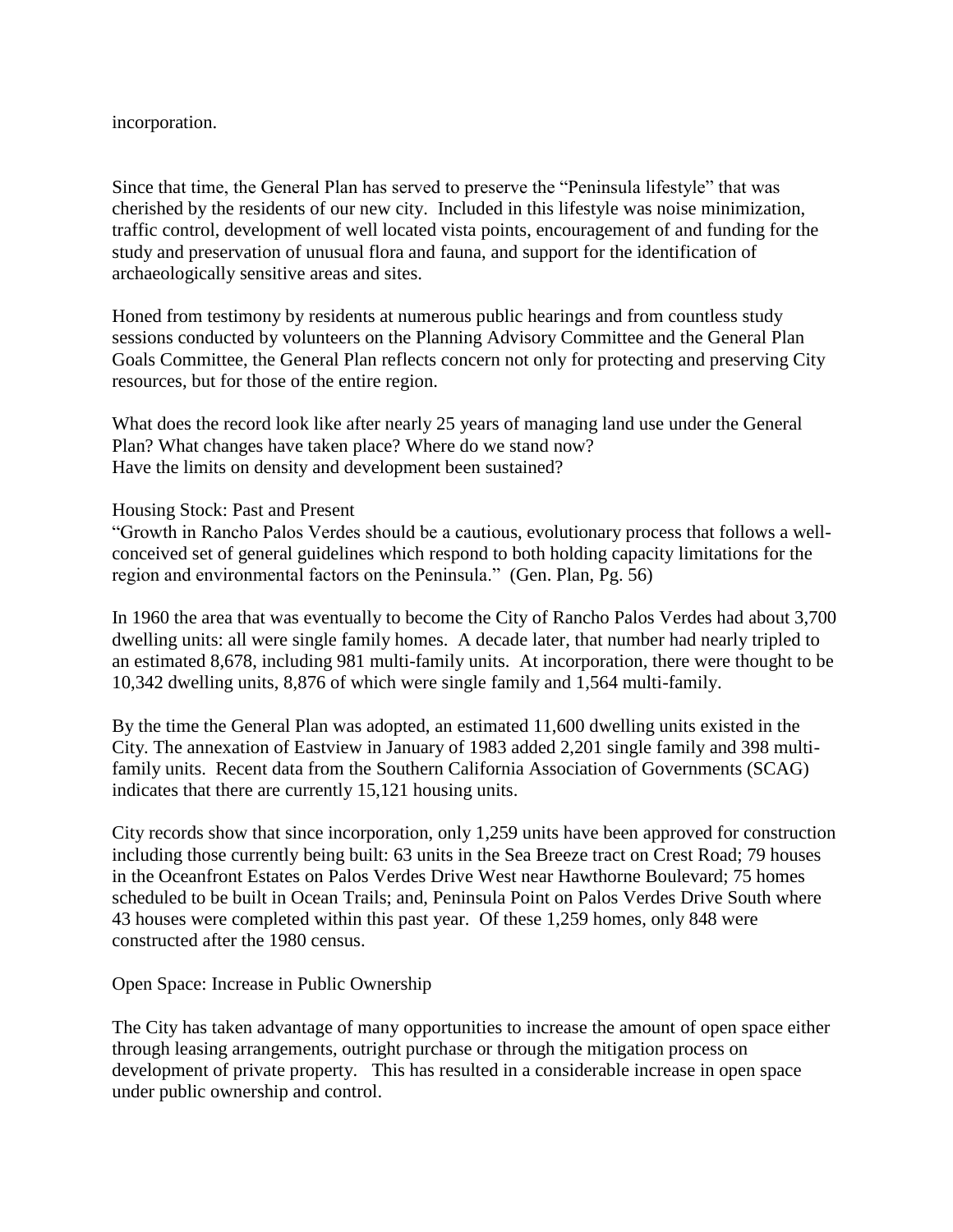When adopted, the General Plan identified 445 acres of regional park facilities and 137.2 acres of local parks or "soon to be created" parks. The City has since acquired 454.65 acres of park and open space. The biggest acquisition was the Forrestal Quarry area purchased in 1996. Another was the open space area in the "switchbacks" along Palos Verdes Drive East. That land was dedicated to the City as a condition of the Sea Cliff Hills residential project.

Additional open space acquired includes the fields at Portuguese Bend which are leased from the Palos Verdes Peninsula School District and are used for a variety of recreational activities including soccer and softball. On the eastside, acreage leased from the Los Angeles County Sanitation District has been developed as a park.

General Plan Amendments – Why Are They Necessary?

Even though it was written almost twenty-five years ago, the General Plan is still remarkably relevant. This might be interpreted as a monument to the wisdom of those who wrote it. To-date, there have been sixteen amendments to the Plan. Two of the amendments increased residential density in the Peacock Ridge area and in a small tract (eight lots) located on Indian Valley Road near Hawthorne Blvd. The remainder of the amendments cover a variety of land use matters ranging from the Housing Element policies to inclusion of Eastview. There have been no amendments since 1991 and none increasing residential densities since 1982.

#### Future Amendments

In June, after two years of public hearings, numerous meetings with environmental groups and the compilation of biological data, the City Council approved the preferred "alternative preserve design" for the Natural Community Conservation Planning Act (NCCP). The goal of the NCCP is to provide protection of natural wildlife diversity while allowing compatible land use and appropriate development and growth. That design proposes preservation of nearly 1,300 acres of privately owned land. When finally approved by State and Federal resource agencies, it will become an amendment to the Natural Element section of the Plan.

Sustaining the Limits on Density and Development

In the past twenty-one years, the City has acquired 454.65 acres of its current 1036.85 acres of parks and open space; the NCCP design will add more. During that same period, the City has approved the subdivision of lots that will accommodate 982 single-family homes and 277 multifamily homes. The Villa Capri townhouses located at Hawthorne Blvd. and Palos Verdes Drive South was the last multi-family project approved by the City Council. No residential subdivisions have been approved since 1992; those under construction along the coastline and elsewhere in the City were approved prior to 1992.

Preservation of the Peninsula Lifestyle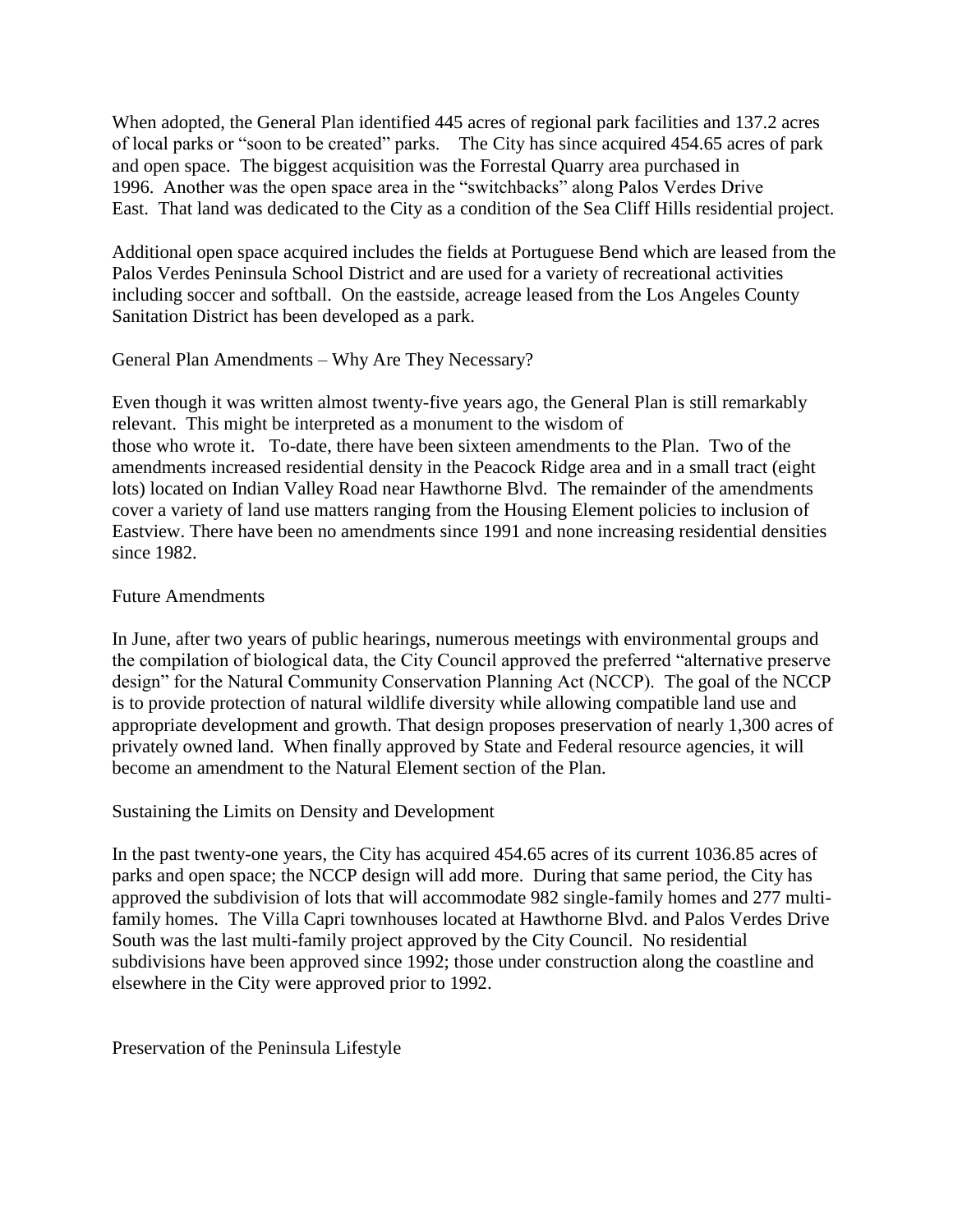"Rancho Palos Verdes enjoys a climate and air quality considered as being among the ideal climates in the world." (Gen. Plan, Pg. 7)

"The Palos Verdes Peninsula has long been extensively recognized for its beautiful shoreline and rich, abundant marine life." (Gen. Plan, Pg. 24)

Air quality, a great climate and a beautiful shoreline are resources and features that make RPV a very desirable place to live, hence the City's strong stewardship over development and density.

Prior to incorporation, unrestrained land use put commercial and high-density development on a collision course with the Peninsula lifestyle. Adherence to the General Plan has saved us from becoming another high-density coastal community without a separate identity. When adopted, it was assumed that 2,528 additional dwelling units (2,299 single family and 240 multi-family) would be "induced" under the Plan's guidelines. Since then, City records show that only 1,259 units, including multi-family, have been constructed. Parks and open space have increased by 432.75 acres. When approved, the NCCP design will add even more acreage. The additional open space acquisitions will bring the land under public ownership in Rancho Palos Verdes (not including school property, landscaped street medians, parkways, and trail easements) to about 25% of the total land area of the City. Most of this land is in its natural state.

The General Plan it is not an immutable document, but instead is one that has to be fine-tuned periodically to reflect the changes and circumstances of community needs and lifestyle changes. Even after twenty-five years, our General Plan still reflects the goals and community values existing at the time of incorporation that defined the Peninsula lifestyle.

W:\Newsletter\genplanart.doc

# **A PRIMER ON YOUR PROPERTY TAX BILL**

Within a few months the L. A. County Treasurer and Tax Collector will be sending out property tax bills to City residents. To a non-bureaucrat, interpreting this bill can be a challenge. For instance, do you know what the WB MWD Stdby Chg is? Or, you might wonder what does the County Park District do for me as a resident of RPV? Well, here's the low-down.

Detail of Taxes Due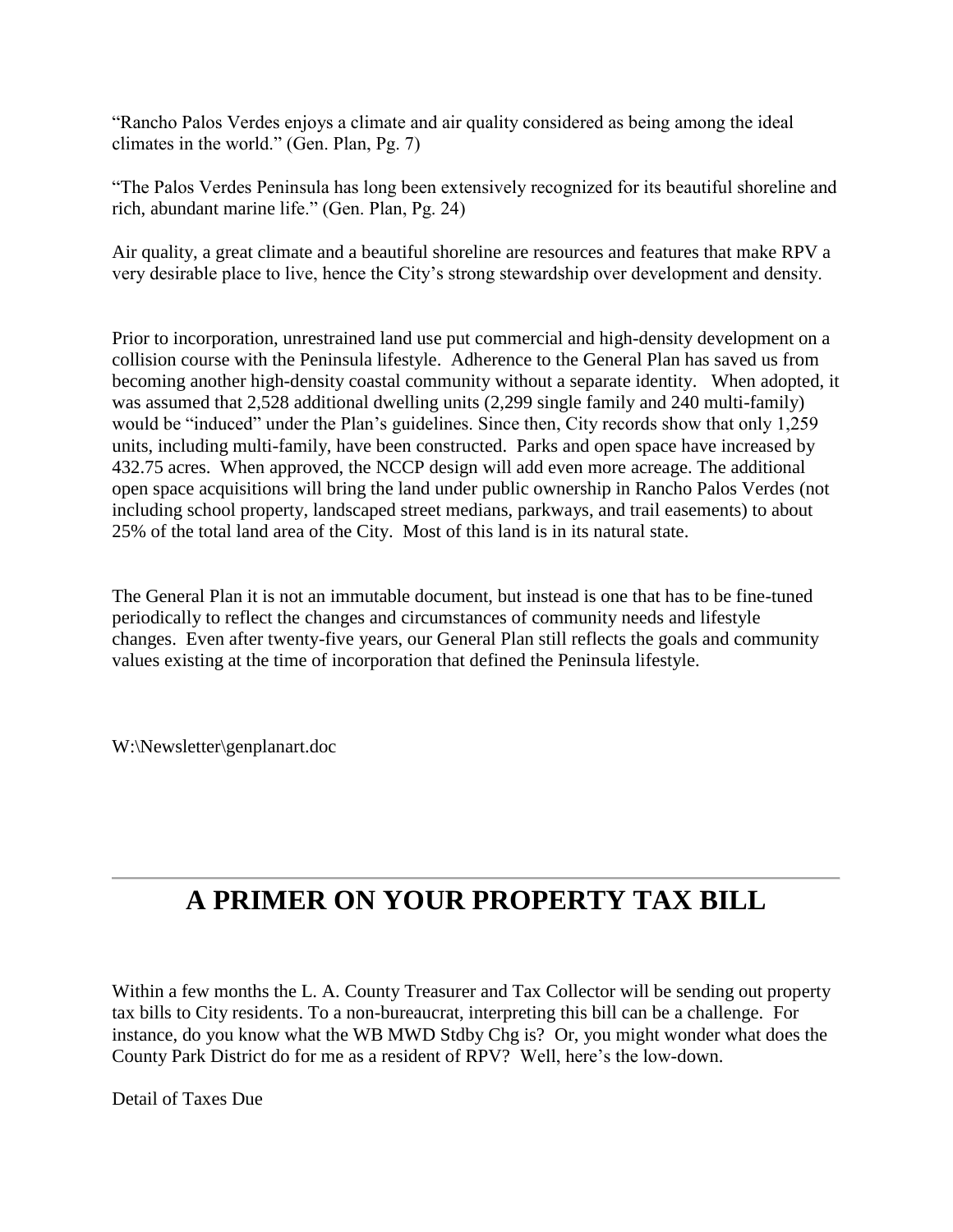General Tax Levy – All Agencies: This is the first item that appears under the "Detail" column and the amount represents one percent of the taxable value of your property. This money goes directly to the State. Less than seven percent of that one percent is returned to the City: that money goes into the General Revenue fund. Total annual revenue to the City from property taxes is about \$2.8 million and most of it is used to pay for public safety.

Voted Indebtedness

Charges in this column are the result of voter approval of certain "measures" that have appeared on the ballot for various elections. These measures are either State, County or Local and seek financing to pay for improvements or repairs to infrastructure such as storm drain and sewer systems.

County – This money pays for bonds that financed a County detention facility.

Metropolitan Water District (Metro Water Dist.) - This portion of your taxes repays voterapproved general obligation bonds which financed the construction of facilities that provide water to So. California, including the MWD's Colorado River Aqueduct and the State Water Project.

Los Angeles County Flood Control (Flood Control) – This charge results from a bond measure approved by the voters at a special election in 1979 and pays for a specific storm drain project.

Palos Verdes Library District (Palos Verdes Lib) – In 1991 voters in the Palos Verdes Library District approved a \$16 million bond measure to pay for expansion and improvements for the Library District.

#### Direct Assessments

These assessments pay for services that benefit real property. For instance, in November of 1996, a County measure entitled "The Safe Neighborhood Parks Act" sought funding for neighborhood and regional parks and recreation areas. The voters approved that measure and, as a result, the City has received funding for the improvements at Lower Hesse Park and for the expansion of the Pt. Vicente Interpretive Center.

L. A. County Flood Control (Flood Control) – These funds pay for the maintenance and operation of the flood control system in the entire County.

Landscaping & Lighting District (Land/Light Dist.) - This is a City assessment and pays for the on-going operation, maintenance and servicing of median landscaping, street trees, street lighting and traffic signals.

L. A. County Hazard Abatement – This agency is responsible for fire prevention such as the removal of weed and brush from unimproved property.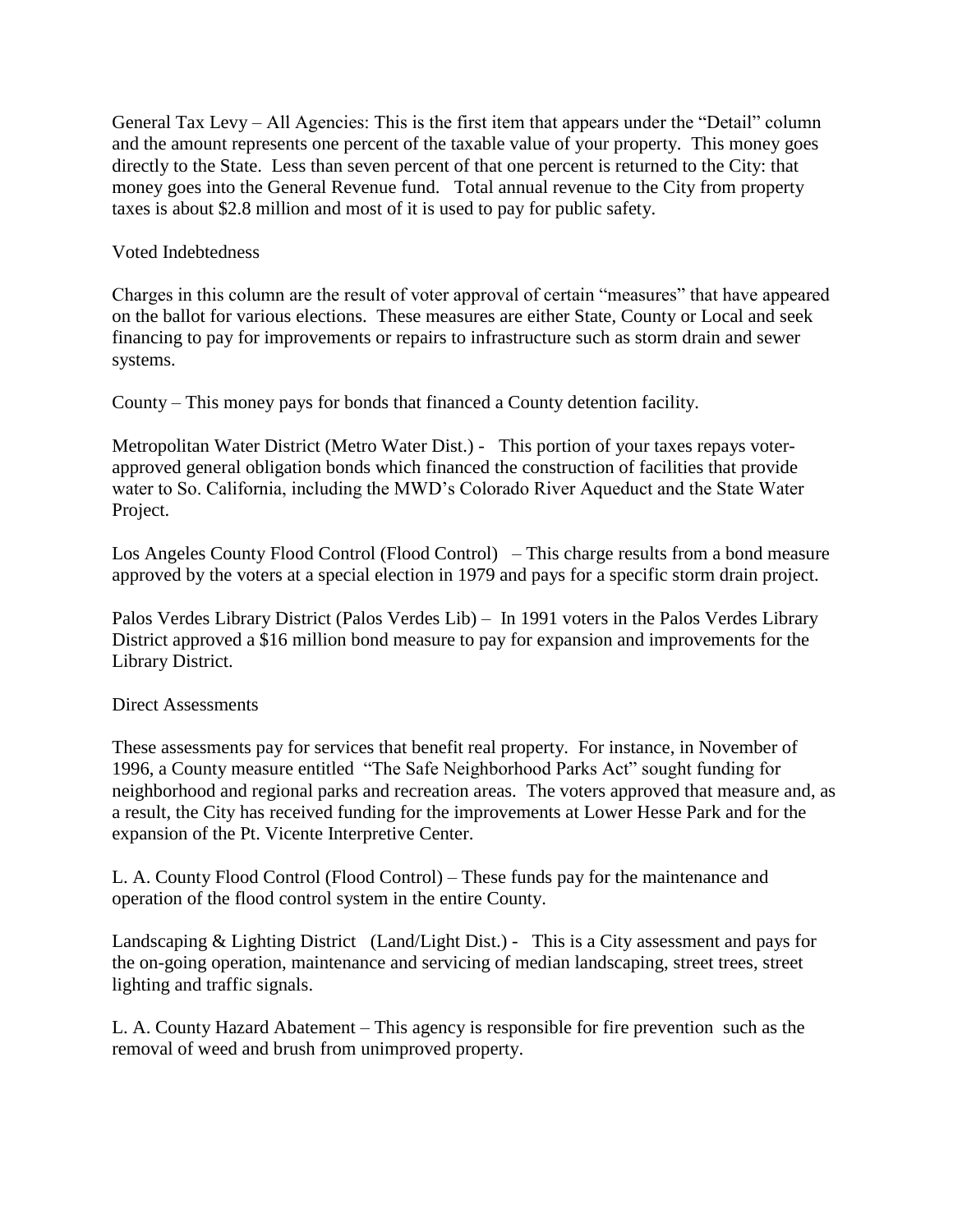Los Angeles County Consolidated Sewer Maintenance – These monies are used to operate the local sewer system serving this area.

County Sanitation District (SANITATION #5) – The City is part of the County Sanitation Districts that serve the wastewater and solid waste management needs of Los Angeles County. This agency operates and maintains the large trunk sewer lines that are linked to local sewers and laterals.

West Basin Municipal Water District Standby Charge (WB MWD STDBY CHG) –This charge pays the annual revenue bond debt for building a treatment facility and distribution system for recycled water.

Los Angeles County West Mosquito Abatement District (LA WEST MOSQ AB) – Serving the western portion of Los Angeles County, this district makes policy concerning the eradication of vectors such as mosquitos, rats and the Africanized honey bee.

Los Angeles County Parks District (COUNTY PARKS DIST) – Approved by the voters in 1992 and 1996, this money is used to finance several park improvement projects throughout the County.

Los Angeles County Fire Department (LA CO FIRE DEPT) – Approved by the voters in 1997, this money is used to support the Fire Department in providing emergency paramedic rescue, fire fighting, search and rescue and hazardous materials and disaster response.

When you get past the "Total Taxes Due" line and still have questions about your statement, look on the reverse side, it is filled with information about the assessment and appeals process.

W:\Newsletter\Where Do My Property Tax Dollars Go\_Fall\_Newslwtter2.doc

# **CITY ADOPTS BALANCED TWO-YEAR BUDGET**

With a continuing strong economy combined with the judicious use of resources, the City Council was able to adopt a balanced budget on June 1st. . This budget provides for both the normal operating expenses and a significant capital improvement program that includes projects such as a City-wide residential street overlay program and median improvements.

For the first time in the City's history, this year the Council adopted a two-year budget that will guide expenditures through June 30, 2001. With a built-in six month review and adjustment schedule, this budget will enable the City to plan its financial condition on a longer range basis than the traditional one year cycle.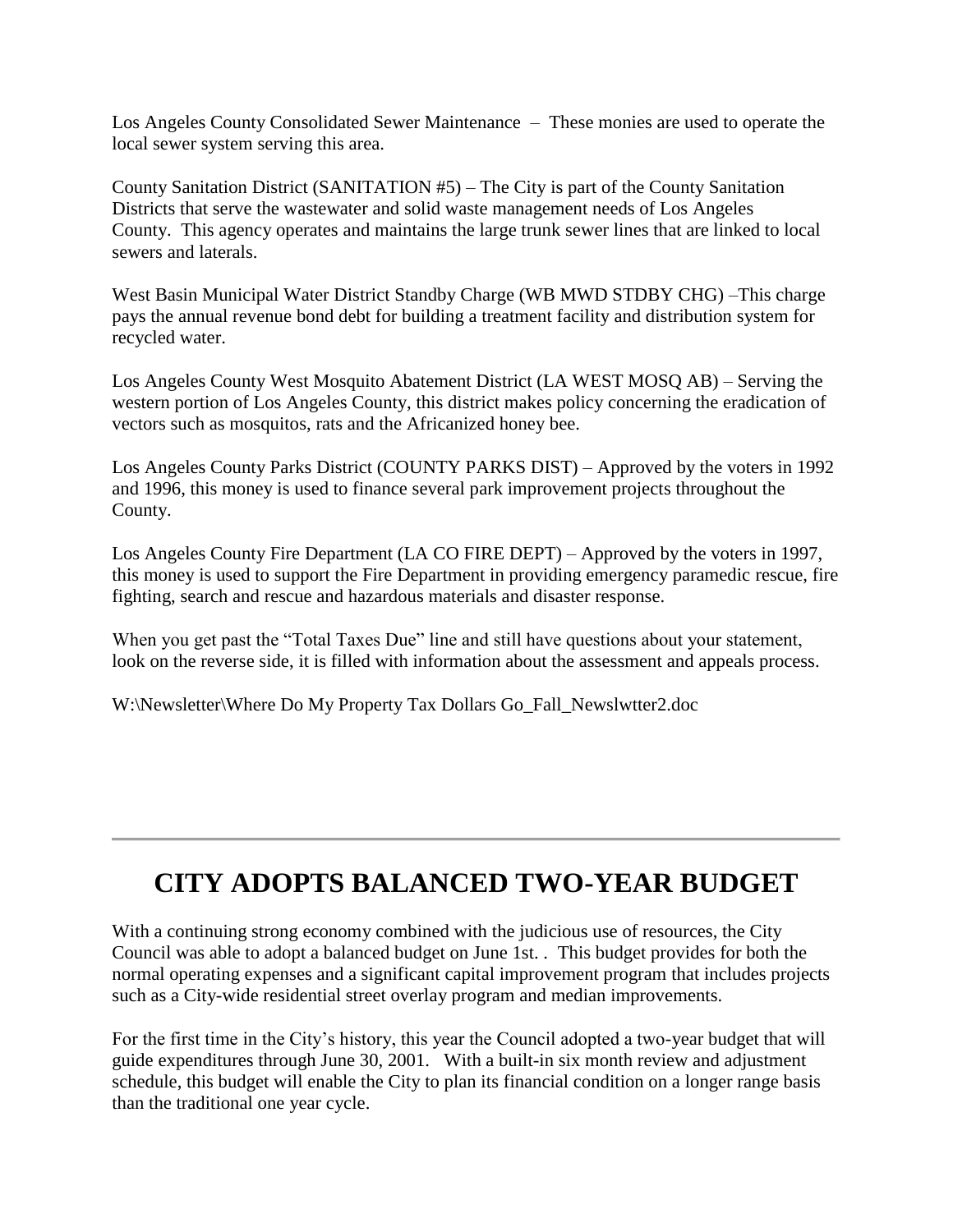#### General Fund Revenues

For fiscal year 1999-2000, the City is projecting General Fund revenues of over \$11,000,000. As a result of the steadily improving economy, General Fund revenues have increased nearly 10% in the past four years. Something that cannot be ignored, however, is the fact that the majority of this increase (6.5%) is due to the issuance of building permits. As development is completed, revenues will level off because property tax, sales tax, vehicle license fees and the utility users tax generated from the new development will not equal the permit fees generated by this construction activity.

On a more positive note, the potential revenues from the Ocean Trails Golf Course could give the City a strong new source of general funds. Current projections for revenue are conservative pending its opening which, of course, has been delayed due to the recent landslide activity in the area.

#### Significant Program Changes

During a series of five budget workshops the Council heard from dozens of residents and, as a result, added new or expanded programs. Expenditures of note include:

Expansion of Point Vicente Interpretive Center. The budget includes \$2,684,500 of Proposition A, Environmental Excise Tax and Quimby Act funds for the expansion of the Center.

Employee Salaries. Funds have been included for the adjustment in salary ranges for sixteen job classifications and authorizes merit increases not to exceed 4.5% of the annual payroll.

Grants. This budget includes a first time financial assistance for the Palos Verdes Symphonic Band and increased grants to Peninsula Seniors, South Bay Youth Project, Peninsula Pet Rescue, Community Helpline, Peninsula Symphony and the Peninsula Chamber of Commerce.

Special Assignment Officer. The proposed budget authorizes adding a third SAO under the Citizens Option for Police Services/Local Law Enforcement Block Grant (COPS/LLEBG) program.

#### General Fund Balance

The budget includes projected balances for all City funds. Based on these projections the General Fund Balance is expected to increase over the next two years. The General Fund balance is the most reliable predictor of the City's financial health because these are unrestricted funds and can be spent for any purpose. Others, such as the Gasoline Tax, Recycling revenue and Quimby Act funds, can be used only for specific purposes. Over the two-year budget cycle, the balance for the General Fund is projected as follows:

| June 30, 1999 | June 30, 2000 | June 30, 2001 |
|---------------|---------------|---------------|
| \$4,714.168   | \$5,057,255   | \$6,100,387   |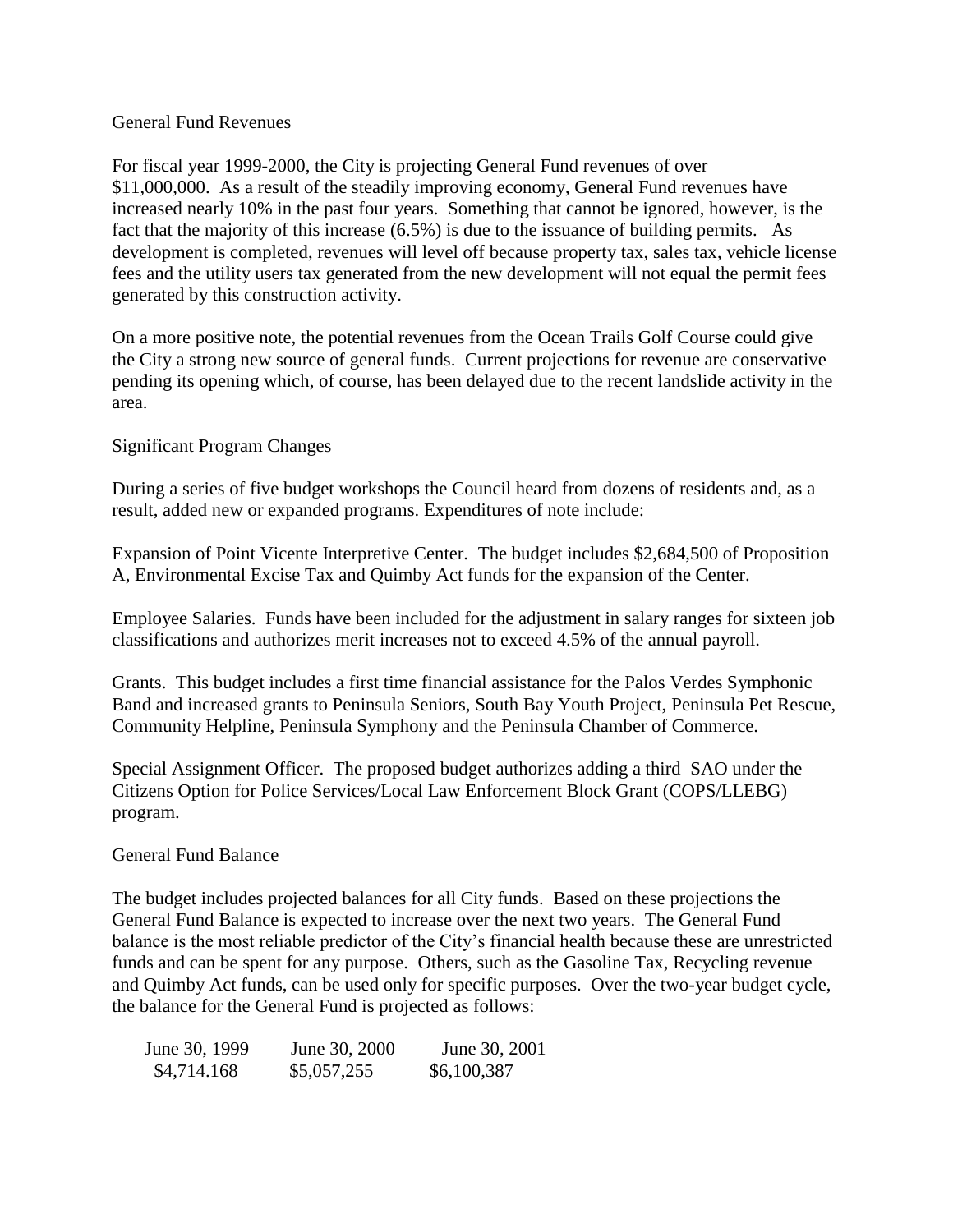The City believes that a \$5 million General Fund year-end balance (approximately 50% of annual General Fund revenues) is an adequate reserve for cash flow needs and for emergencies. The two biggest financial risks are a significant downturn in the economy or confiscation of City revenues by state government.

The City Council has established a goal of reducing the Utility Users Tax prior to the start of Fiscal Year 2000-2001. The decision to implement a tax cut will be contingent on actual revenues and expenditures realized over the next twelve months. With continued conservative fiscal management, the City should be able to continue to provide cost-effective services to our residents through economic cycles, state and federal policy vacillations and technological changes.

\\MASTADON\City Clerk\Newsletter\Fall\_1999\_Budget.doc

# **BYE, BYE BIRDIE**

### **How to Get Rid of Those Black Birds**

The Peninsula is fortunate to be host to a variety of birds. Their songs, soaring flight, and natural beauty provide enjoyment and recreation for many of our residents. Unfortunately, some bird activities may conflict with human interests, namely bird droppings and noise. This past year, many residents have complained about the number of crows roosting in the City. A major problem with crows is that they feed on smaller birds and their eggs.

### Facts on Crows

The crow population on the Peninsula has steadily increased over time, largely due to the lack of a natural predator. Crows are omnivorous and will eat just about anything, including beetles, caterpillars, snakes, eggs, and young birds as well as plants, fruits, and nuts. Easily identified by their coal-black plumage and their "caw-caw" call, crows are similar in appearance to ravens. Their larger, wedge-shaped tail and soaring or gliding flight pattern, however, can distinguish common ravens.

### Dispersal Tactics

There are two general approaches to dispersing bird roosts: habitat modifications that exclude or repel birds and the use of frightening devices. Subtle modifications to your tree foliage can make a difference in attracting or discouraging certain birds to roost. Crows and ravens prefer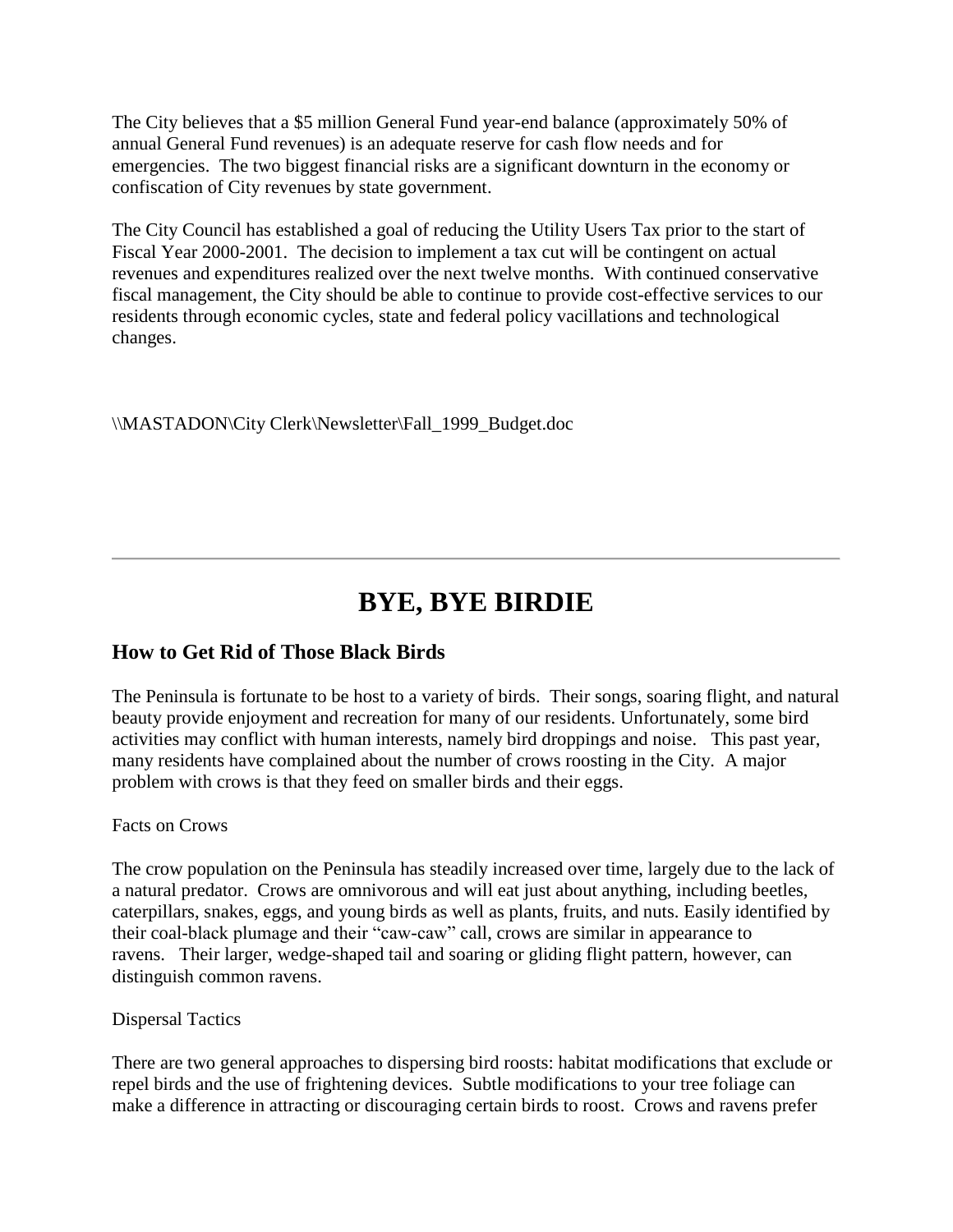sturdy tree branches and less foliage so they can swoop in and out; smaller birds prefer dense foliage for protection. Another tactic is to place netting or widely spaced lines or wires around smaller areas needing protection. Remove any sources of food such as pet food, grains, seeds, or fruit. According to wildlife experts, bird dispersal resulting from these modifications can produce a lasting effect.

Amusement parks and farmers commonly use frightening devices such whirling flashing lights or mirrors reflecting sunlight, water sprays, tethered balloons, hawk silhouettes and other auditory and visual devices. Prior to initiating any bird frightening operations, consider coordinating with your neighbors.

According to the Department of Agriculture, successful use of these devices depends upon timing, persistence, organization and diversity. No single technique is guaranteed to solve the problem.

Since crows tend to roost together at night and disperse during the day to feed, the Dept. of Agriculture recommends that any frightening devices be implemented when the crows begin to fly "home to roost" (approximately  $1\frac{1}{2}$  hours before dark). Generally, birds are easier to frighten while they are flying. Once the crows are perched in the tree, they are in a protected environment and are difficult to scatter.

Another method is to have an animal trapper remove crows from private property. Residents can investigate the services of a private trapper by checking the listings in the telephone directory under pest control, bird control, and animal trappers.

For more detailed information prepared by the U. S. Dept. of Agriculture on Bird Dispersal Techniques and the American Crow, you may contact City Hall at 310-377-0360 ext. 206 to request a copy of their publications.

\\MASTADON\City Clerk\Newsletter\crows\_ravens\_discourage.doc

# **Y2K & RPV**

When the year 2000 arrives at midnight on December 31st some electronic equipment and computers with date sensitive software or chips (microprocessors) may malfunction. This technology problem, known as "Y2K" or the "millennium bug", has prompted all levels of government, private institutions and businesses to examine their operating systems to identify and correct any potential Y2K problems.

Earlier this year, the City replaced its computer network with a system that is certified Y2K compliant. Sometime during the fall, the City will also upgrade its telephone and voice mail system to be Y2K compliant. These changes have been made to avoid interruptions in service to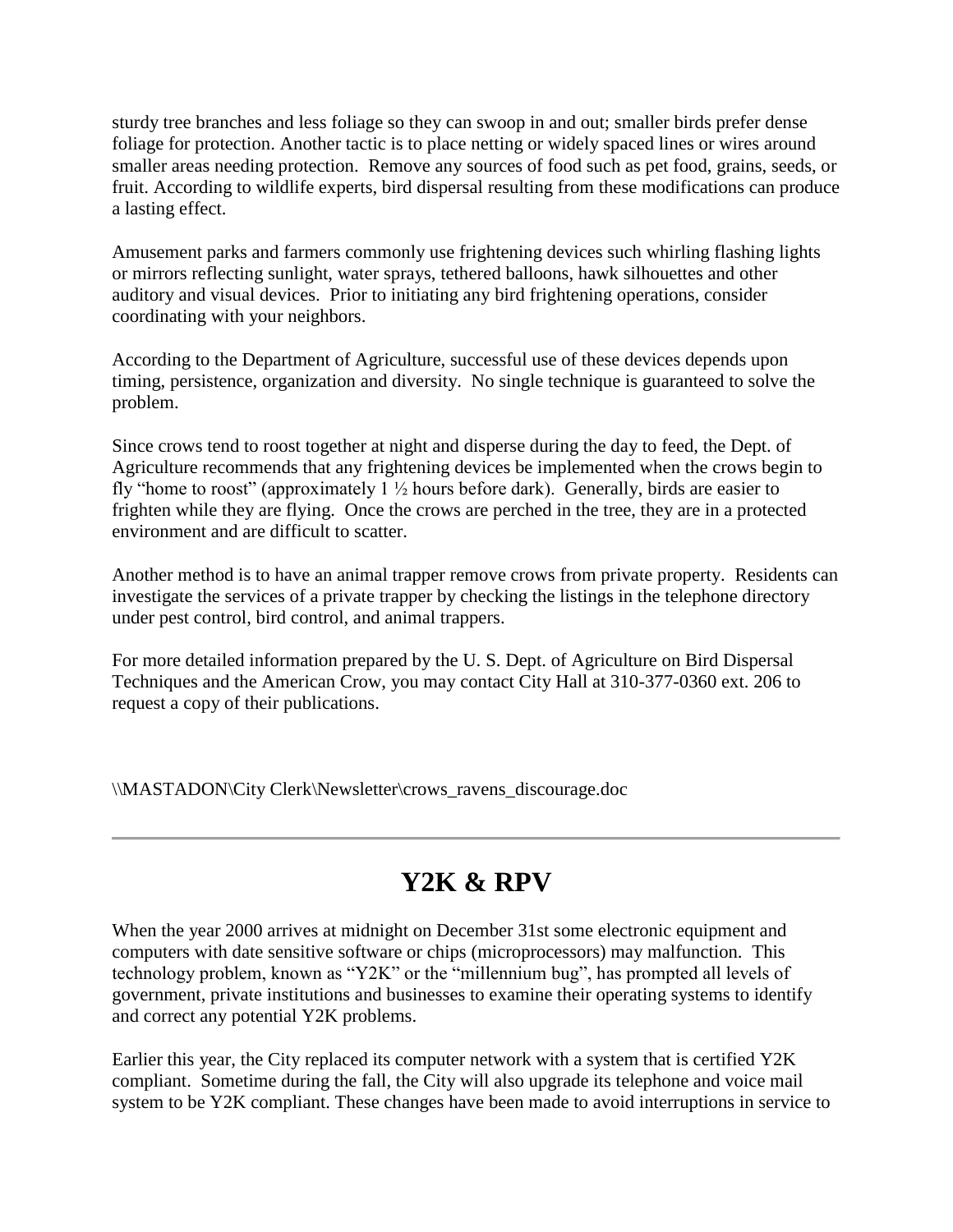our residents and to protect the City's records. With these changes completed by December 31st , the City will be ready to move into the year 2000 without fear of the millennium bug.

W:\Newsletter\Y2K.doc

# **THE GREAT CITY HALL TUNE IN**

**Want to know what's going at city hall? Find out by watching the City Council meetings live on Channel 3 every first and third Tuesday at 7:00 P.M. Meetings are rebroadcast the following Friday at 7:00 PM.**

**To promote greater public awareness of our local cable programming, Rancho Palos Verdes will be joining other cities throughout California and Nevada during the week of October 17th to celebrate "The Great City Hall Tune In" campaign.**

**During that week, the City will be holding a very special City Council meeting on October 19, 1999. Keep an eye on Channel 3 and the City's web site (www.palosverdes.com/rpv) for more information about this event!**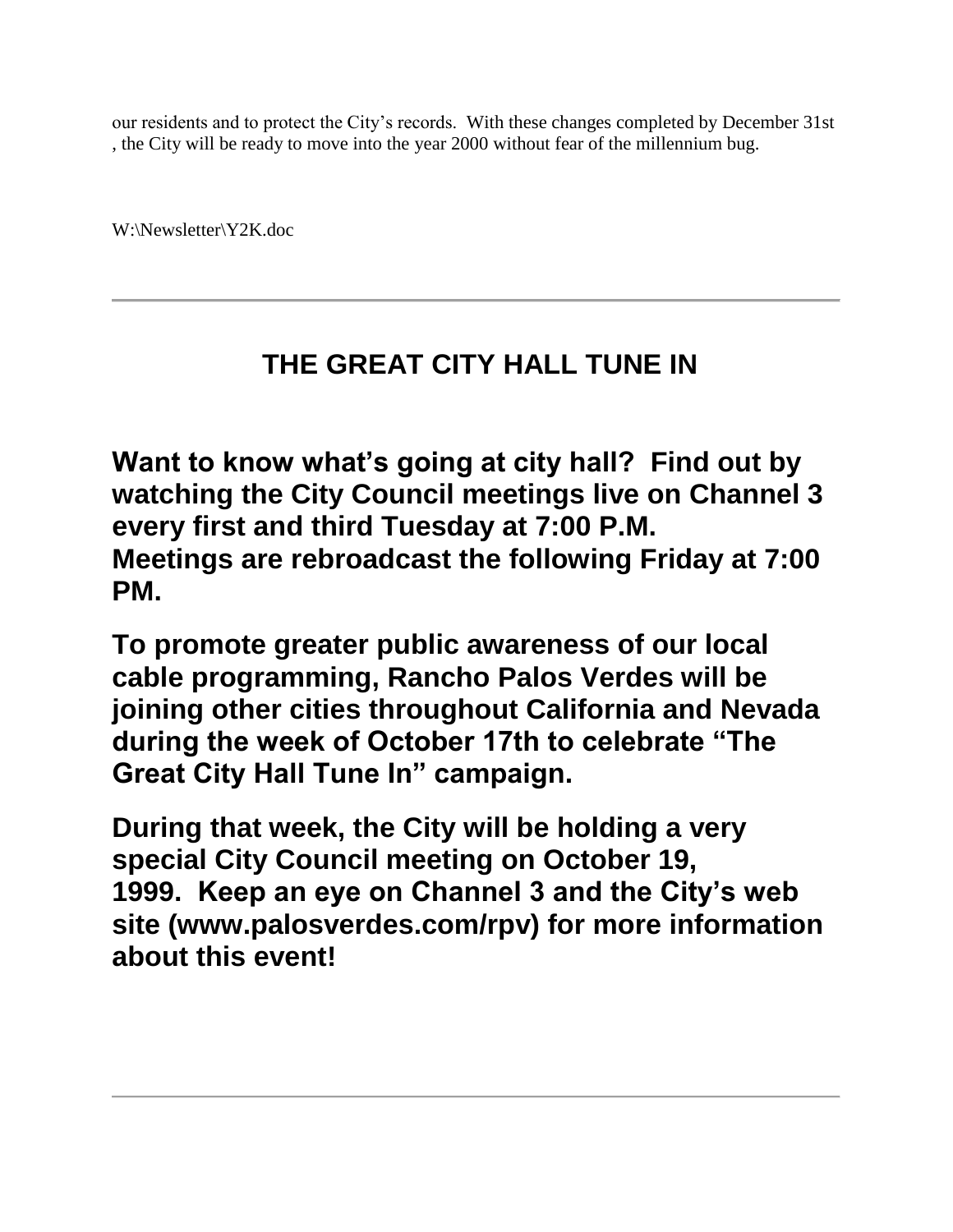### **"THANK YOU" TO OUR JULY 4TH INDEPENDENCE DAY CELEBRATION DONORS**

**PLATINUM PATRONS Technomarketing Waste Management, Inc. Coach USA/California Charter**

**GOLD STAR SPONSORS York Long Point Assoc. Rolling Hills Riviera HOA**

#### **STAR SUPPORTERS**

**The Admiral Risty Bay Cities National Bank Ocean Trails Golf Club SA Associates America's Tire Co. Wells Fargo Bank La Cresta HOA Lower Rockinghorse Assoc. Mediterrania HOA Eastview Townhouse Assoc. Ridgegate East HOA Pacific View HOA El Prado Estates HOA PVP Horsemans Assoc. Marie Callenders The Kennel Club Resort & Spa Calif. Water Co. Hilltop Automotive Palos Verdes Family & Immediate Medical Center**

**SUPPORTERS Palos Verdes Bowl Ruby's Diner Terrace 6 Regal Cinema Long's Drug Trader Joe's Rolling Hills Animal Hospital Bristol Farms Dominos Pizza Armstrong Garden Center Fantastic Sam's Miraleste Hills Homeowner Association TOPS**

## **Airplane Noise Update**

The Federal Aviation Administration Task Force that was established to address the excessive noise pollution from LAX air traffic has announced plans for a Flight Demonstration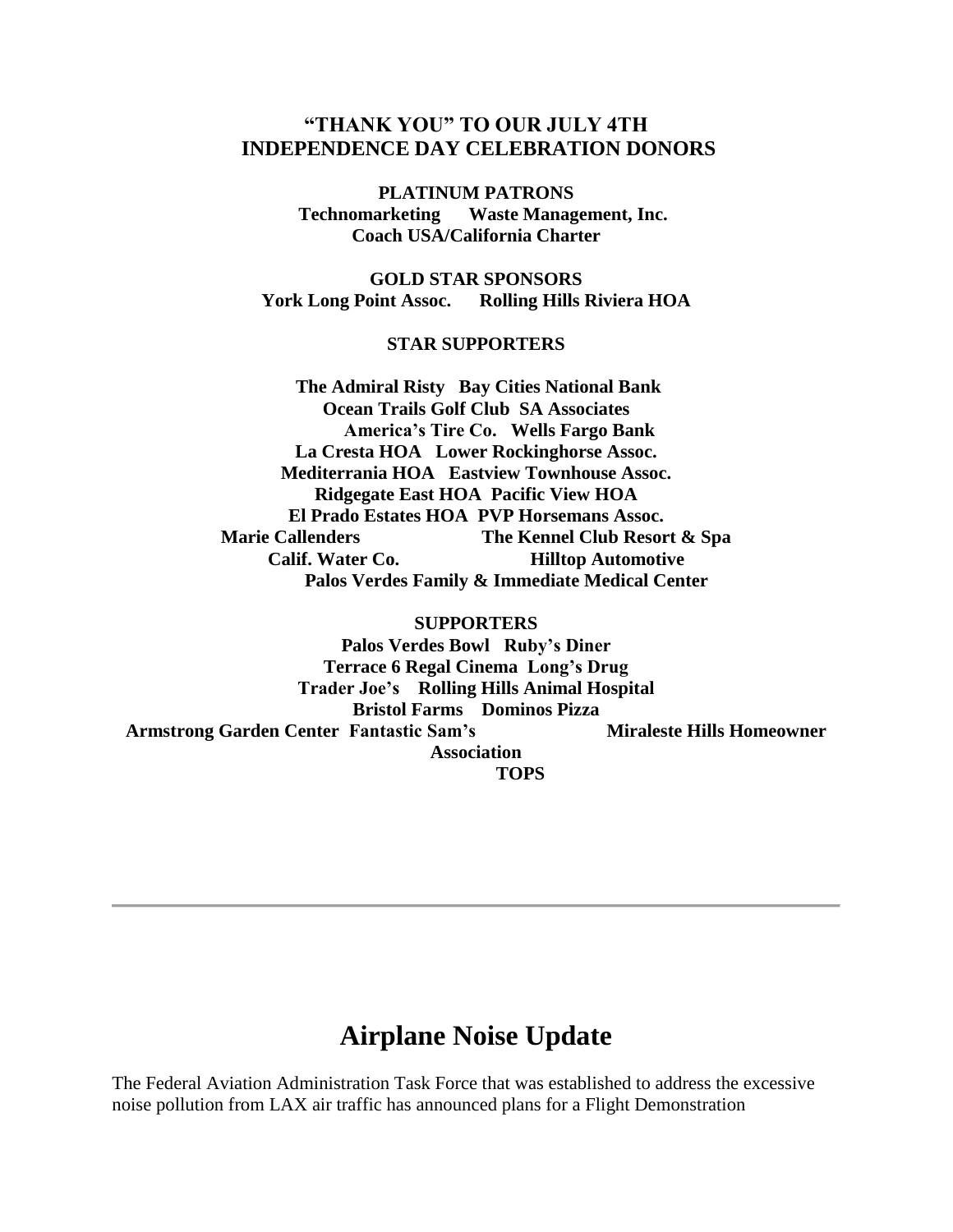Project. At the urging of residents and City officials, the FAA will implement on a trial basis offshore departure routes for commercial turboprop jets--—otherwise known as commuter planes.

Currently, flight path for turboprops headed south—or eastbound from LAX —fly over the Peninsula. Under this demonstration project, they will fly three miles out over the ocean from the Peninsula coastline and then cross over Orange County, possibly over the Cities of Seal Beach, Huntington Beach and Newport Beach. Barring any complications, this demonstration is anticipated to begin sometime in November. Before these offshore departures can be established as permanent routes, however, they must pass an environmental review and be approved by the FAA.

The FAA will be meeting with elected officials from all of the communities impacted by the proposed change and will be providing a public notice and comment period.

Resistance from either the communities impacted by the proposed routes or the airline industry could be detrimental to the City's high hopes for relief from excessive air traffic noise.

For more information on the FAA Task Force, you may view the FAA website at www.awp.faa.gov. Your comments and feedback are important to the City.

Have you observed any difference in the level or frequency of aircraft noise? If so, please call the FAA at 310-725-3638 and LAX at 310-646-6473 or, leave a message at City Hall at 310- 377-0360 (ext. 206 after-hours).

A citizen group called Peninsula Aircraft Noise/Safety Information Committee (P.A.N.I.C.) is also working on solving this problem. Residents interested in participating in PANIC should call City Hall for more information.

W:\Newsletter\1999airplane\_noise2.doc

# **BLOCK GRANT PROGRAM FOR HOME REPAIRS AND IMPROVEMENT CITY OFFERS INTEREST FREE LOANS**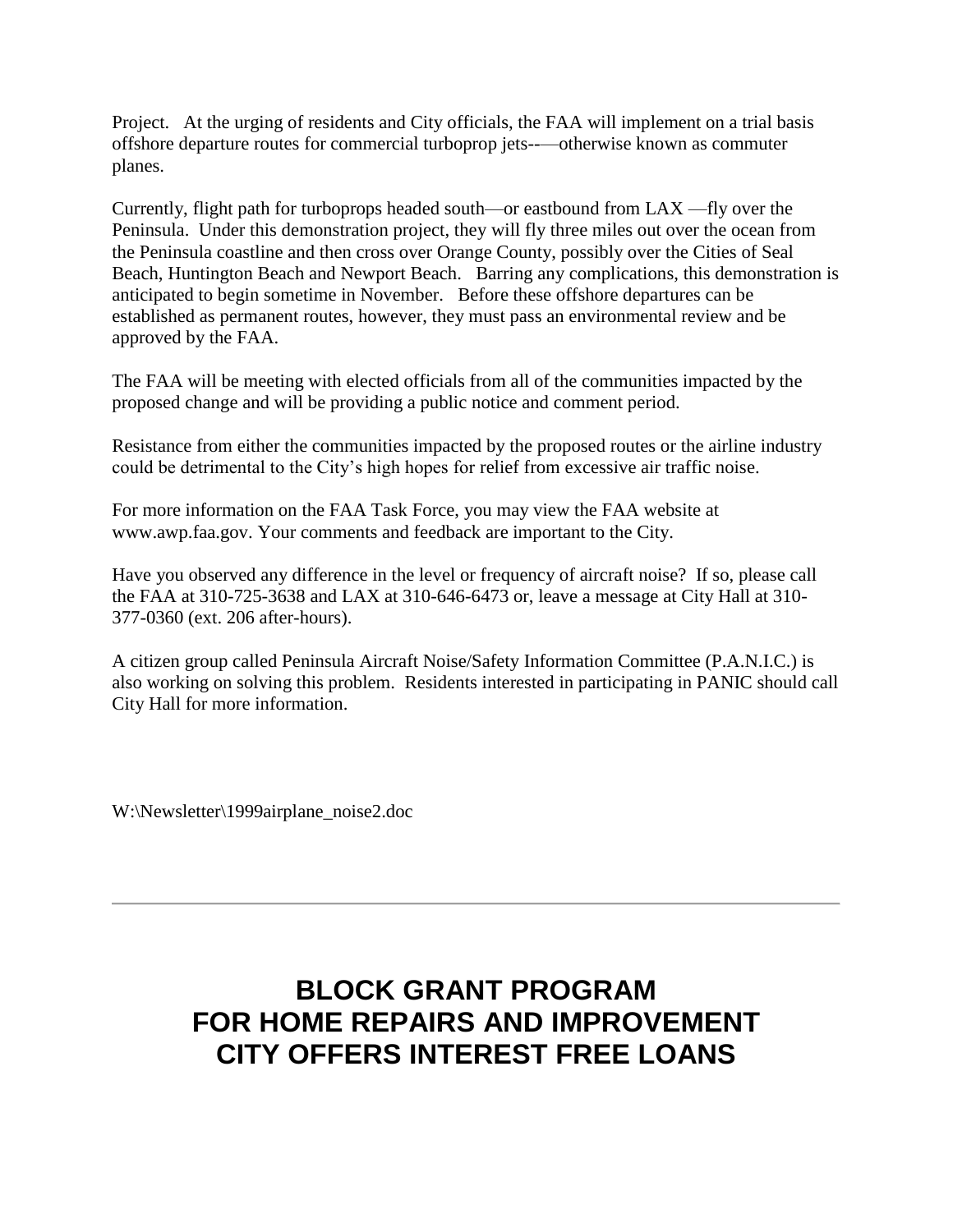**The City of Rancho Palos Verdes, through the use of Community Development Block Grant funds, is offering a Home Improvement Program to low and moderate income residents of the City. Applicants must be owner occupants of a single family detached dwelling and residents of the City to be eligible for participation in the program. If you are in need of improvements to your home, the City of Rancho Palos Verdes can help. Improvements such as the repair/ replacement of roofing, painting, heating, plumbing, windows and other such repairs are eligible.**

**The Home Improvement Program provides grants of up to \$5,000 for the cost of the repairs. In addition, the City provides deferred loans up to \$10,000 with zero percent (0%) interest for work above and beyond the grant amount. This loan is payable upon the sale of the home or transfer of title. Persons whose income is less than \$28,750 for a one-person household and 32,850 for two-persons are eligible. For income limits of larger households, additional information or an application, you can contact Mr. Rudy Munoz at (310) 541-6500.**

### **OCTOBER 5TH - CITY COUNCIL TO DECIDE REFUSE & RECYCLING SERVICE CONTRACT**

Residents who are interested in trash and recycling services should plan on attending the October 5th City Council meeting. At that meeting the City Council will be considering proposals from eight solid waste haulers. Staff will be presenting their recommendation on service options and refuse haulers.

# **[COUNCIL CORNER](http://www.palosverdes.com/rpv/news/newsletters/1999/1999spring/index.cfm#top)**

- o [During the past three months the City Council has taken the](http://www.palosverdes.com/rpv/news/newsletters/1999/1999spring/index.cfm#top)  [following action](http://www.palosverdes.com/rpv/news/newsletters/1999/1999spring/index.cfm#top)
- o [Awarded recycling/beautification grants totaling \\$71,389 to 31](http://www.palosverdes.com/rpv/news/newsletters/1999/1999spring/index.cfm#top)  homeowner [associations.](http://www.palosverdes.com/rpv/news/newsletters/1999/1999spring/index.cfm#top)
- o [Approved the exchange of Proposition "A" Funds with the City of](http://www.palosverdes.com/rpv/news/newsletters/1999/1999spring/index.cfm#top)  [Torrance to help finance the expansion of Pt. Vicente Interpretive](http://www.palosverdes.com/rpv/news/newsletters/1999/1999spring/index.cfm#top)  [Center.](http://www.palosverdes.com/rpv/news/newsletters/1999/1999spring/index.cfm#top)
- o [Approved the preferred alternative preserve](http://www.palosverdes.com/rpv/news/newsletters/1999/1999spring/index.cfm#top) design for the NCCP [program.](http://www.palosverdes.com/rpv/news/newsletters/1999/1999spring/index.cfm#top)
- o [Natural Communities Conservation Planning](http://www.palosverdes.com/rpv/news/newsletters/1999/1999spring/index.cfm#top)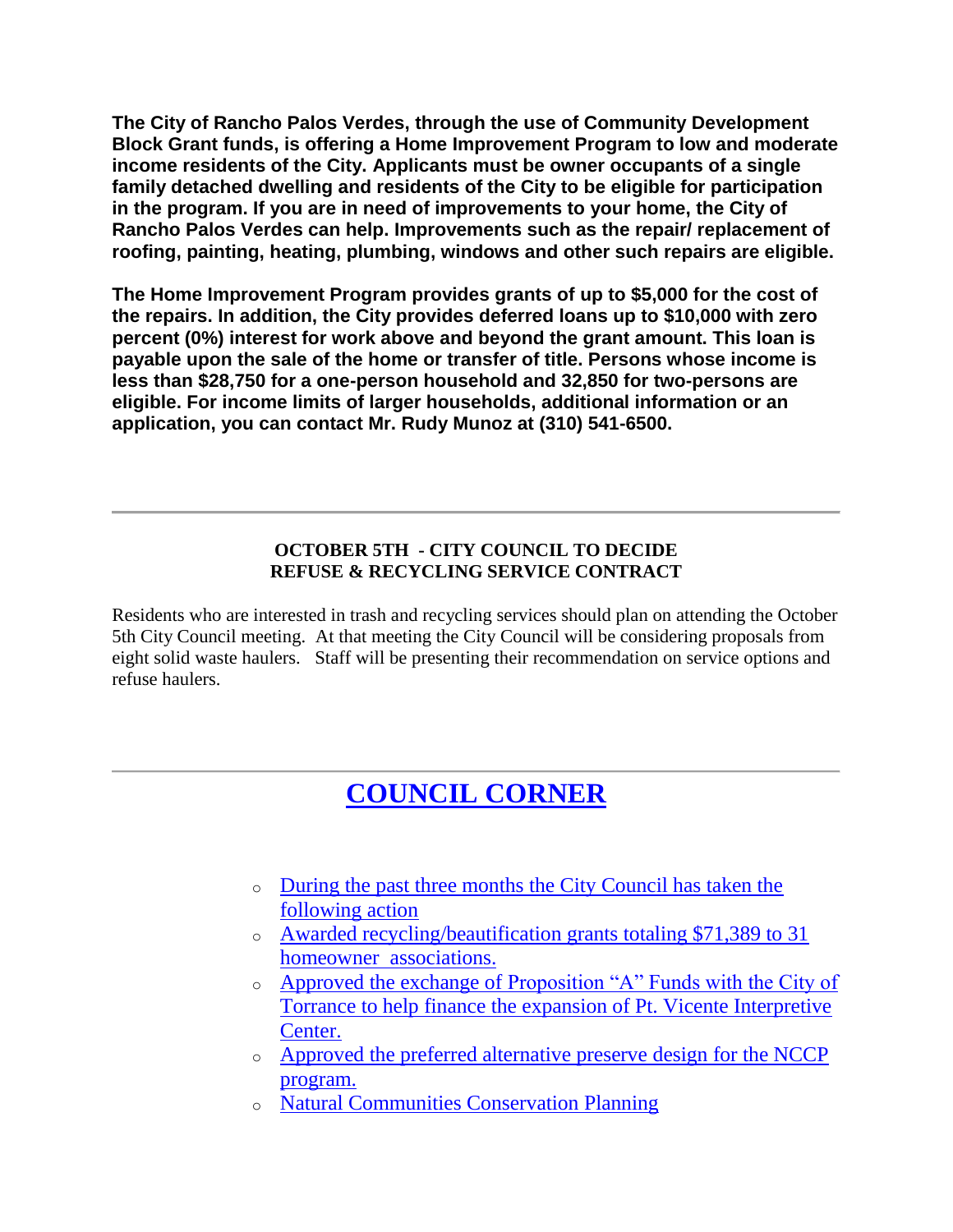o [Adopted a two-year budget program](http://www.palosverdes.com/rpv/news/newsletters/1999/1999spring/index.cfm#top)

## **TRASH SCHEDULE WASTE MANAGMENT**

**April: No Changes.**

**May: There will be no trash pick-up on Memorial Day, May 31. There will be a one day delay in all services. Trash scheduled for Monday, May 31 will be picked-up on Tuesday 6/1: Tuesday trash will be picked-up on Wednesday 6/2; Wednesday trash will be picked-up on Thursday 6/3; Thursday trash will be picked-up on Friday 6/4; Friday trash will be picked-up on Saturday 6/5. There is no change to the Saturday pick-up schedule.**

**June: No Changes.**

**IVY RUBBISH DISPOSAL**

**April, May and June: No Changes.**

**Help the City stay clean. Do you change your own car oil?**

**You can get free containers to help you. 1) Oil drip containers to be placed under your car while you drain the oil; 2) One-gallon containers for used motor oil which can be left at the curb for pick-up by your recycling truck driver; 3) funnels; and 4) floor mats to be placed under your car while changing the oil. This sturdy cardboard will help keep your garage and driveway free of oil drips. Call you hauler (Waste Managment at 768-3111 or Ivy Rubbish at 530-2899) and they will deliver the item(s) to you free of charge, or you can pick them up at City Hall.**

# **RECREATION CLASSES OFFERED AT CITY PARKS**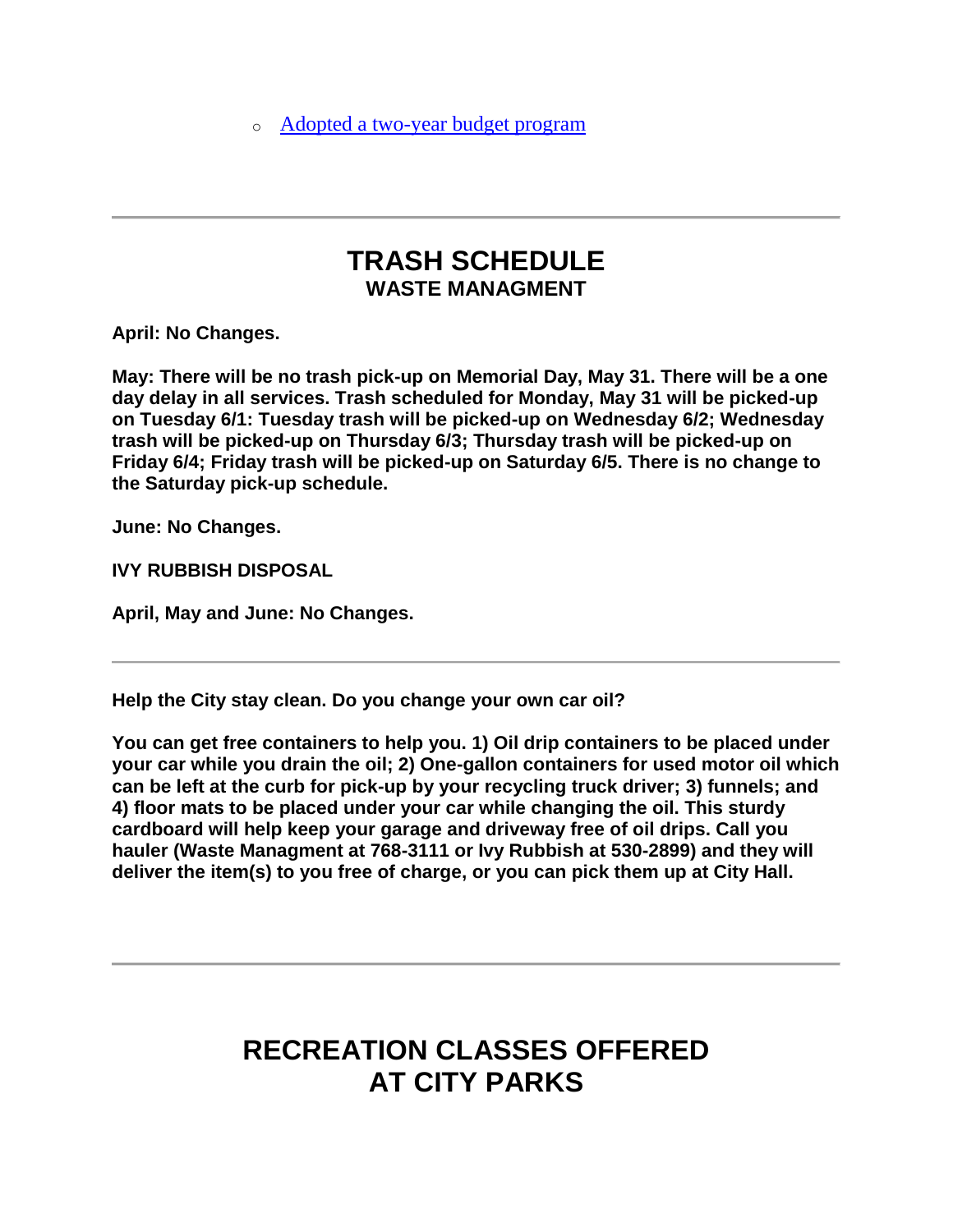**Privatized recreation classes for the Spring Session will be held at City parks. Residents interested in attending these classes may pick up registration information at Hesse Park, or call any of the following instructors.**

**Cherie Ackerman (310) 547-5073**

**Tap and Children's Combo Dance classes (4 years - Adult)**

**Vi Ballard (310) 373-9740 Mommy & Me (Birth to Crawling) New! Parents and Baby - evening class (Birth to 1 year)**

**Christina Beato-Lanz (323) 665-7887 New! Beginning Meditation**

**Ann Bosma (310) 375-2064 Aerobic Dancing: Lite Impact (Adult)**

**Magda Cianciara (323) 466-1195 Yoga (Adult)**

**Herb Clarkson (310) 377-6342 Amateur Radio class (Teen/Adult)**

**Stan Corzine (310) 318-2690 Tai Chi Chuan (Teen/Adult)**

**Jacquelyn Fernandez (310) 377-2965 Exercise & Dance Fitness (Adult)**

**Kristen Janikas (310) 967-1328 New! It's a She Thing (Girls 10-14 years) New! Hip Hop Hooray (5-8 years)**

**Kaplan Education Center (800) 527-8378 PSAT-SAT Classes (Grades 9-12)**

**Sean McRoberts (310) 792-9159 Tennis -Beg./Int./Adv. (7 years-Adult) Pee Wee Tennis (4-6 years)**

**Jeanne Murphy (310) 377-8507 Ladies Exercise (Adult)**

**Sachiye Nakano (310) 544-1624 Awareness Through Movement - Feldenkrais Method (Adult) Bones for Life (Adult)**

**Barry Sacks (310) 519-4622 Mommy & Me (18 - 30 months) Wee Tots (2 1/2 - 4 years) Spring Outdoor Adventures (5-10 years)**

**Suika Education, Inc. (310) 323-5221 Suika Baby Club (Birth - 3 years)**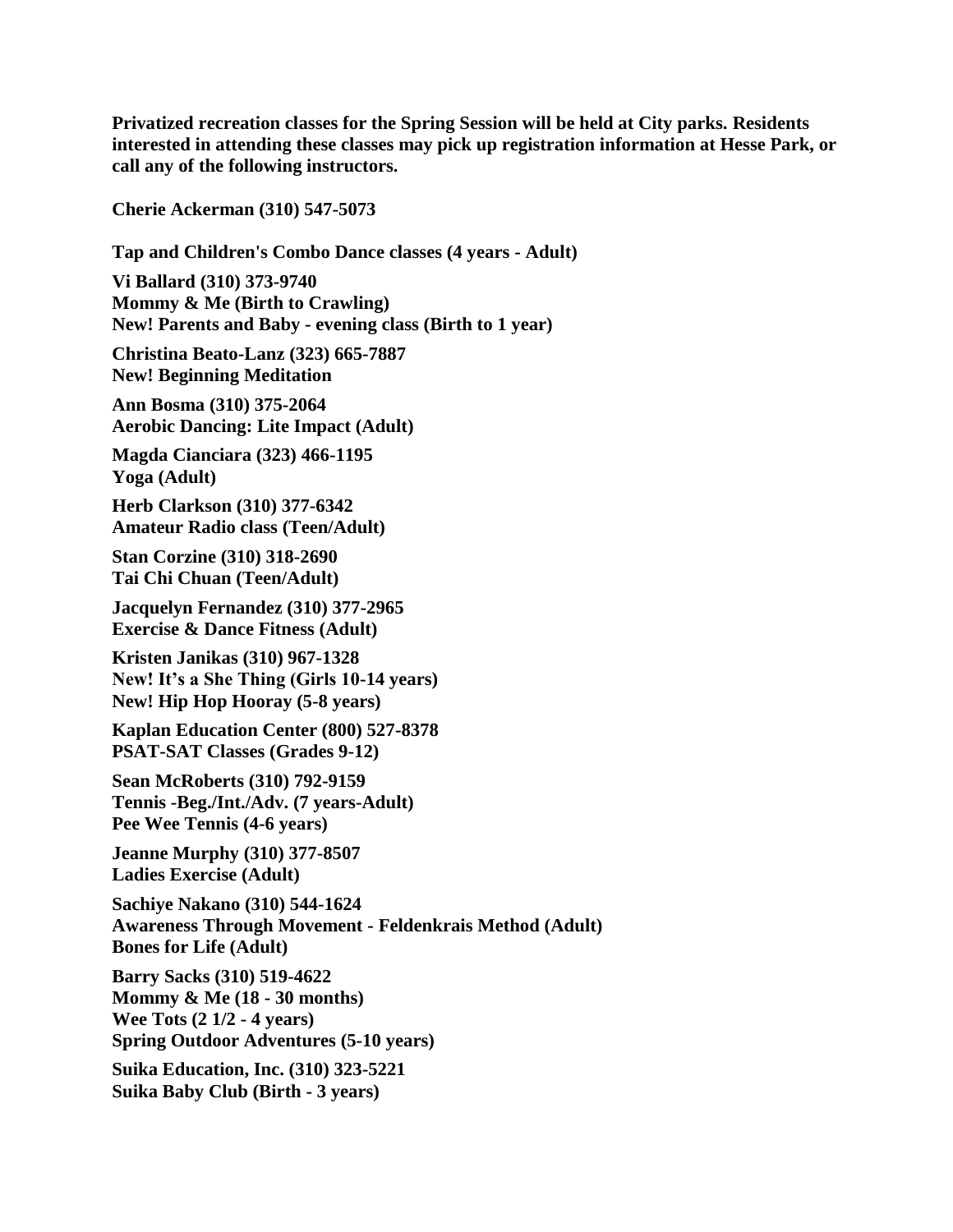**Carla Walker (310) 521-9741 Tennis for Youth (2-10 years)**

**If you are interested in teaching classes at any of the City's parks, contact the**

**Facility Coordinator at Hesse Park at 541-8114.**

# **FIRE SAFETY**

### **THAT DRY BRUSH IS WAITING TO BURN!**

**The warm, dry climate and semi-rural landscape that has attracted us to the Palos Verdes Peninsula brings with it the potential for disaster each summer and fall. Although we have been very lucky here on the Peninsula in recent years, almost every year since 1982 wildfires in California have resulted in either gubernatorial proclamations of a state of emergency or presidential declarations of a major disaster. Among the worst years in state history was 1993. Twenty-one separate fires raged in Los Angeles, Orange, Riverside, San Bernardino, San Diego and Ventura Counties. Between October 26 and November 7, the blazes caused 4 deaths and 162 injuries, destroyed more than 1,200 structures and consumed almost 200,000 acres. To bring the fires under control and prevent additional losses, more than 15,000 firefighters were deployed in the largest mutual-aid call-out in California history.**

**In order to reduce your risk of fire-related death, injury or property damage, it is important to conduct a fire hazard hunt at your residence. Take the following steps to make the environmental outside and inside your home safer:**

#### **Outside Your Home**

- **Clear dry grass, brush and leaves out of your yard.**
- **Remove dead limbs located over roofs and all limbs within 10 feet of chimneys.**
- **Prune lower limbs within 6 feet of the ground on all trees 18 feet high or taller to keep ground fires from spreading to trees.**
- **Thin out heavily wooded areas.**
- **Remove weak, dead or leaning trees.**
- **Vary the heights of plants, shrubs and trees and provide adequate spacing between them.**
- **Keep plans, shrubs and trees away from power lines.**
- **Use fire-resistant plants to landscape.**
- **Clear debris from the roof, gutters and downspouts.**
- **Relocate firewood at least 30 feet from all structures and 10 feet from vegetation.**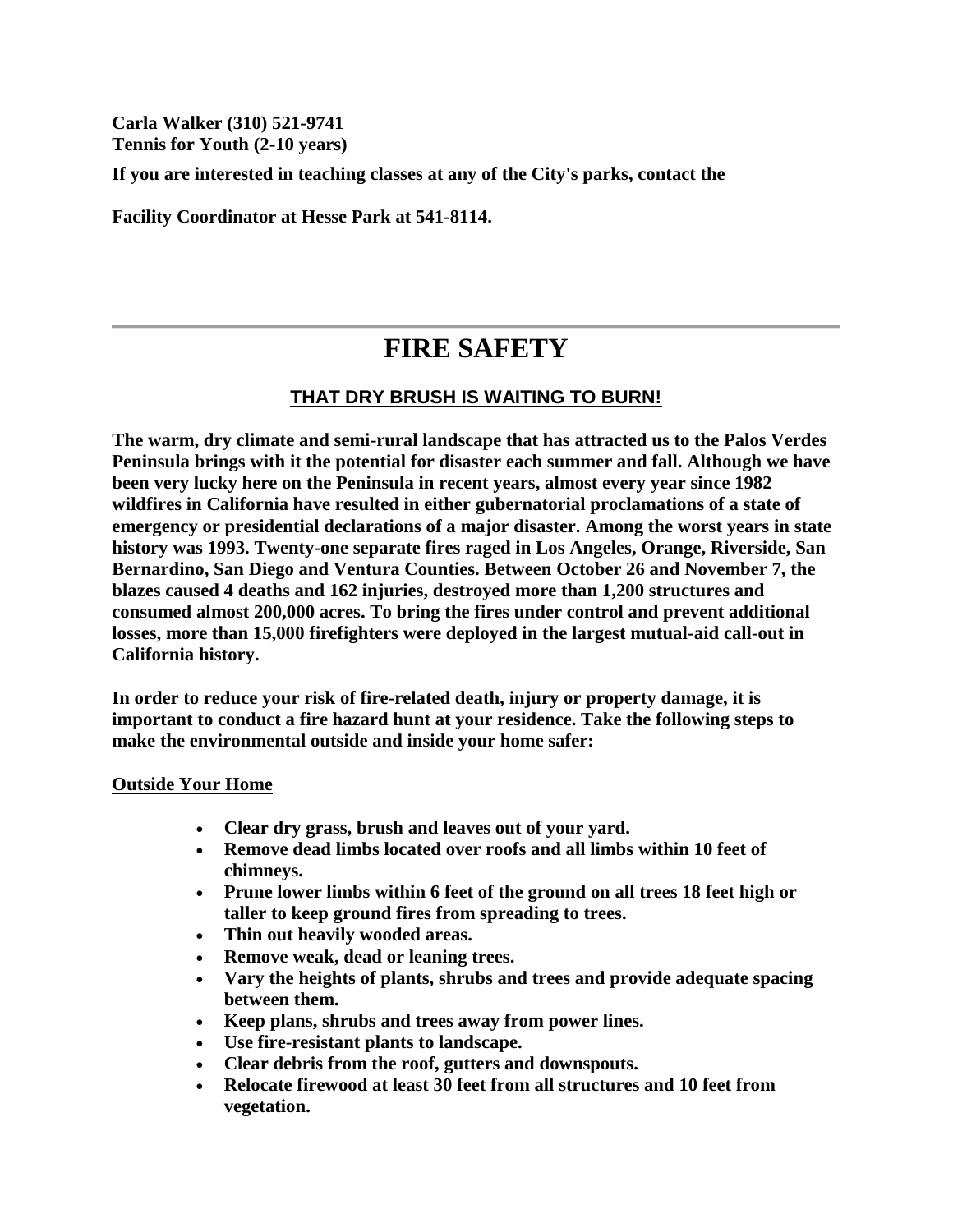- **Keep gas and propane tanks at least 30 feet from all structures and 10 feet from hazards.**
- **Replace wood shake and other combustible roofing materials with noncombustible materials.**
- **Cover chimneys and stovepipes with non-flammable ½ inch or less mesh screens.**
- **Box and enclose roof eaves that extend beyond the exterior walls of the house.**
- **Cover all attic and ridge vents with non-flammable ½ inch mesh screens.**
- **Make sure the address number of your house is clearly visible at the curbside.**

### **Inside Your Home**

### **Smoke Detectors**

- **Make sure your smoke detectors are made and certified by an approved lab.**
- **Install smoke detectors on ceilings inside each bedroom and in the hallway on every level.**
- **Test detectors at least once per month.**
- **Change the batteries every six months.**

### **Fire Extinguishers**

- **Ensure that fire extinguishers are approved by an independent testing lab.**
- **Place fire extinguishers in easily accessible locations.**
- **Teach responsible family members where they are located and how to use them.**
- **Remember the word P-A-S-S when using the extinguisher:**
- **Pull the pin.**
- **Aim the nozzle at the base of the flames.**
- **Squeeze the trigger.**
- **Sweep the chemical side-to-side to extinguish the fire.**

### **Plan for Evacuation**

- **Develop and practice an evacuation plan for your home. Your plan should include:**
- **A floor plan with all escape routes**
- **Easily accessible exits for young children, seniors and persons with disabilities. Locate their rooms as close to exits as possible.**
- **A list a valuables to take in an emergency. Store them together in one place if possible.**
- **A place to reunite after evacuation.**
- **The location of animal shelters or other site that house pets.**
- **Work with neighbors to assist:**